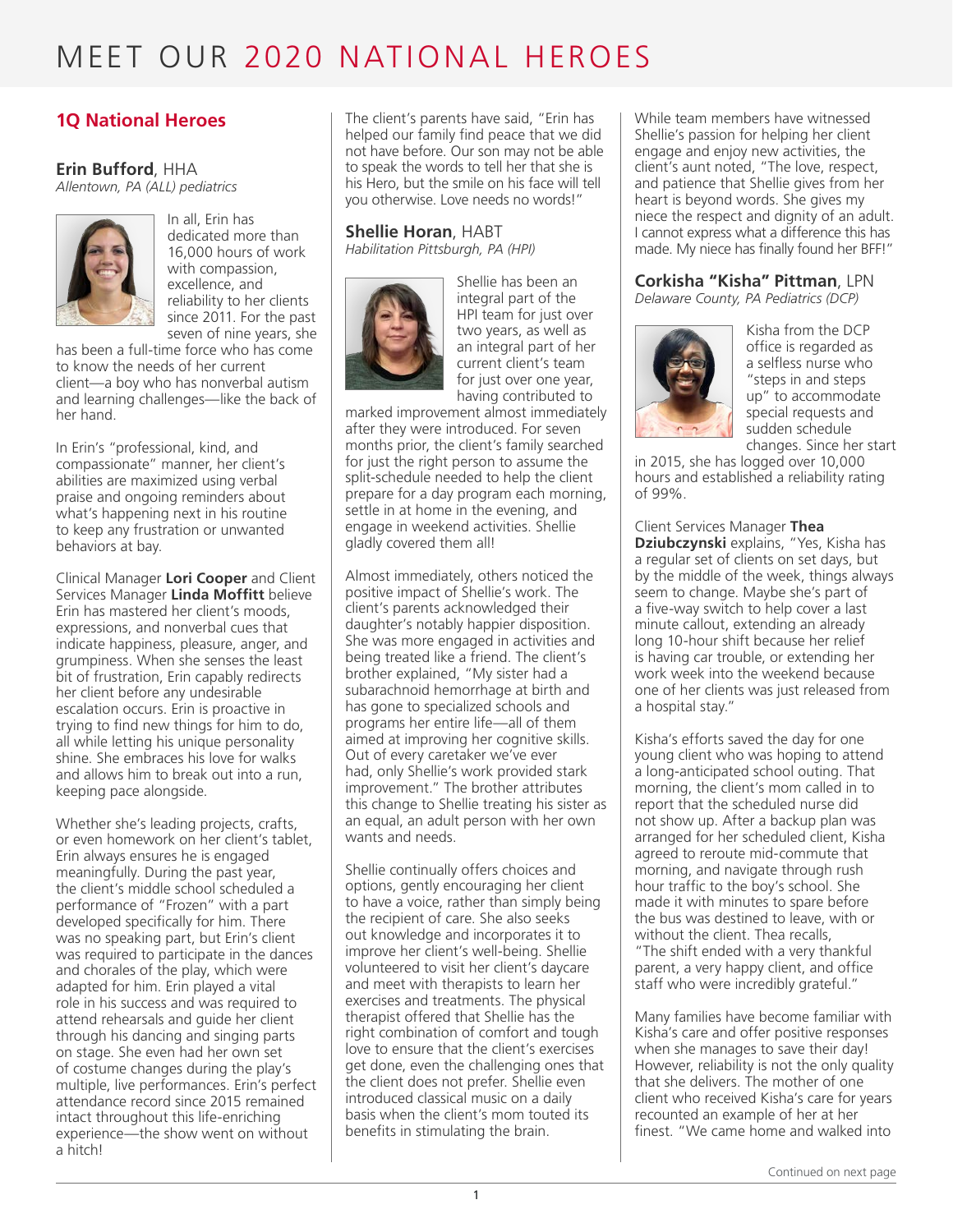our kitchen to find our son attempting to dance and sing with his favorite music blasting. Kisha was singing and dancing right along, clueless to our presence. This is love. This is caring. This is fun. This brings a smile to our son's face bigger than ever, and this melts our hearts."

Clinical Manager **Sarah Koury** describes what she believes to be Kisha's secret sauce. "Kisha has the type of personality that puts you at ease and makes you feel like you've known her forever. She is trustworthy, which is huge when new families are transitioning into home care. Kisha cares for every client as if they were her own family member with so much love and personal attention."

#### **Cynthia Elliott**, RN

*Willow Grove, PA Pediatrics (WGP)*



Cyndi has made her mark on the WGP office since her start in 2008. With over 25,000 hours to her credit, she has proven to be an asset in coordinating care on

very complex cases. Currently, Cyndi works over 40 hours per week, caring for four different clients with severe disabilities who require tracheostomy and ventilator care.

Cyndi truly answers the call of duty whenever special needs arise. For example, when a client was struggling medically at the end of her shift, Cyndi decided to stay and wait for the doctor to phone so that she could then write up the orders for the nurse that followed. The client's mother touts, "Cyndi is very dedicated to my son and a great team player!"

The father of another boy professes that Cyndi is a "calm and steady force" in their household—one that makes them extremely grateful. He shares, "Cyndi is one of the most careful and efficient nurses we've ever had, and I'm always confident that everything will be done exactly according to doctors' orders and our request."

Cyndi also finds personal ways to connect with her clients by pinpointing common interests. "She finds cool music and smart television shows to stimulate my son's mind," continues Dad. Cyndi even engages her client in outdoor activities to tap into their common love

of nature. The mother of another client says Cyndi is "a professional, courteous, kind, exceptionally talented person," and a "role model to follow."

#### **Karen Leatherman**, RN *Gastonia, NC (GAS) adult nursing*

Karen has been a nursing staple in the



GAS office since her start six years and roughly 10,000 hours ago. She is very simply known as a "take charge" nurse who rises to take on the leadership role within

each and every team she serves. Karen precepts other nurses to her cases, and "personably and confidently" engages family caregivers in their roles, as well.

The wife of a client diagnosed with ALS, who returned home after five weeks in the hospital with a new tracheostomy and feeding tube, accounts how Karen led the client's daughter and son in organizing the feeding and nursing supplies in the dining "stock" room. The wife said that Karen explained the rationale for having each of the supplies, making the processes more meaningful and "less intimidating" to the family. "Karen also spent time with me and my husband, explaining everything as she set up all the information and ongoing recordkeeping as required per BAYADA protocol. Her initial setup was invaluable for the family to resolve issues with doctors, suppliers, and the insurance provider," explained the client's wife.

Beyond her structured approach, Karen brings a softer, compassionate side of nursing to her clients, as well. For the past six years, she served as the rock in another client's life. As the client experienced a slow physical decline as a result of her Parkinson's disease, Karen ensured that the same was not the case with her quality of life. Every birthday and holiday were celebrated, and every day was filled with love. Client Services Manager Jillian Fernald attests, "Karen is a true advocate for her clients in every way. She goes above and beyond in doing the little things such as painting her client's nails, doing her hair, giving massages, and even foot rubs." With all of Karen's demonstrated TLC, she makes her clients feel special and beautiful.

One client's wife sums up, "On a personal note, Karen is extraordinary. She is compassionate and practical, with a great sense of dry humor. We have the utmost confidence and trust that she will provide the exceptional nursing care my spouse's life depends on. She always keeps a client's comfort and peace of mind in the forefront and shares valuable perspectives gained through her years of one-on-one care."

#### **Wendi Mulligan**, OT

*Charlotte, NC Home Health (CV)*



Wendi from the CV office consistently goes above and beyond the call of duty for her clients. Coworker and PT **Melissa Hughes** felt compelled to bring some recent examples to light.

On Saturday, a client's caregiver notified Wendi that he was being admitted to the hospital, which meant Wendi's client, considered to be extremely fragile with a history of many hospitalizations, would be left home alone. Wendi was able to visit and assess the client in a timely manner, and ultimately determine that the client herself was in distress and required hospitalization. Wendi followed through by ensuring that the client was safely transported and would be appropriately monitored by hospital staff, who were fully debriefed on her situation.

Another client who had a recent cancer diagnosis was feeling overwhelmed and anxious. Melissa detailed, "The client lives in a backyard shed without TV, radio, or any real contact with the outside world. He and his wife are quite secluded." When Wendi learned that the client's favorite pastime was listening to Eagles music, she downloaded some of the band's songs, along with a meditation exercise, and brought the client an MP3 player to listen to them. "The client and his wife were so excited and touched" by Wendi's initiative, recalls Melissa.

Another client had pain control from arthritis identified as a need, which had previously been addressed with jacuzzi treatments. The client's more recent cancer diagnosis made it difficult for him to climb in and out of his backyard spa. Clinical Manager **Rebecca Sing** noted that when she arrived for her visit, "Wendi went above and beyond to have the client meet his specific goals.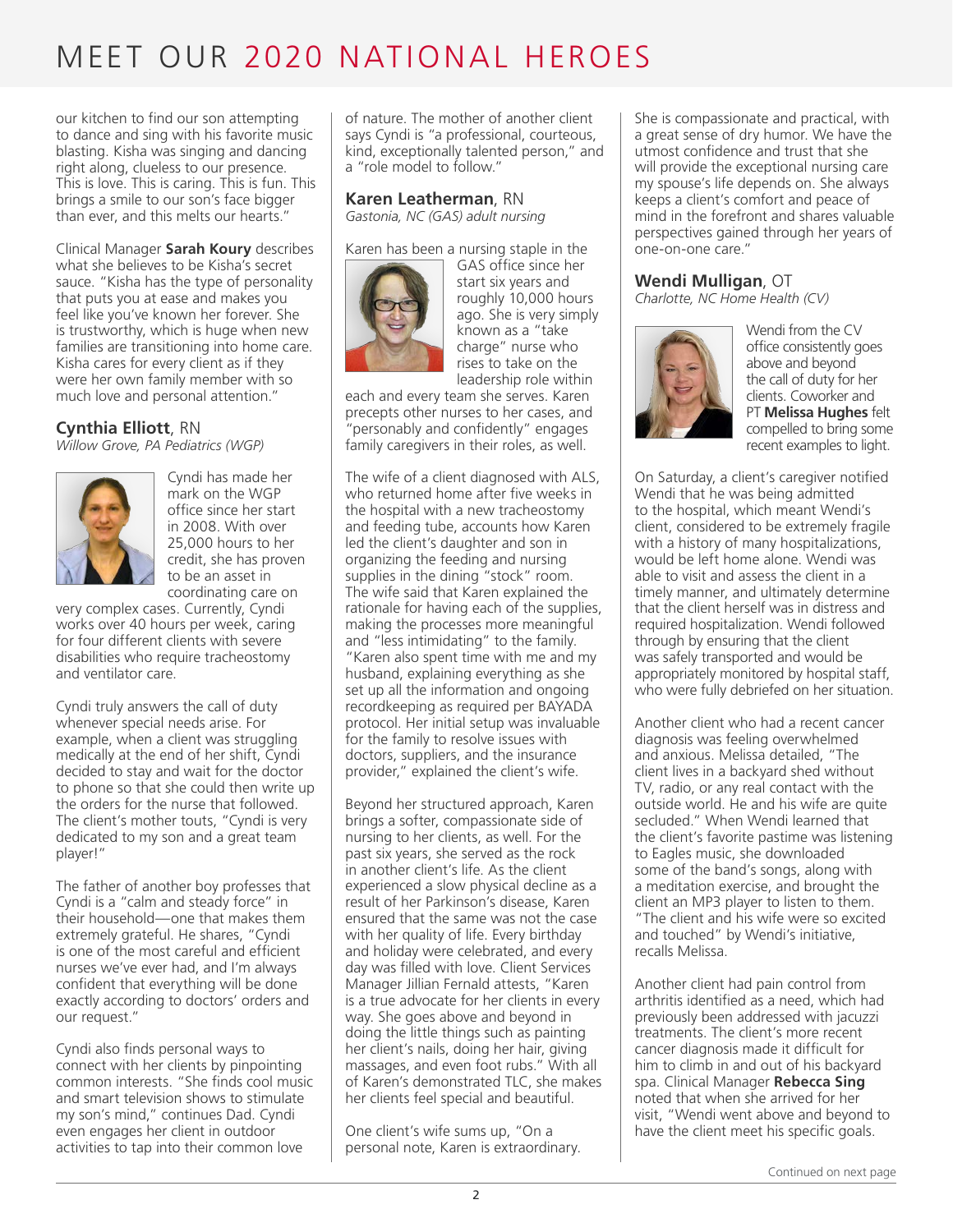The client was dressed in a bathing suit when she arrived. Then, she taught him and his spouse how to safely enter and exit their jacuzzi. Wendi patiently waited for the client to relax for 20 minutes, and then change back into dry clothes. She demonstrates compassion and thinks outside the box to meet her clients' needs."

Whether it's with field or office colleagues, Wendi somehow turns out to be part of the "best functioning, most consistent teams we have," adds Client Services Manager **Lauren Keys**. When Lauren found herself out of work after surgery, Wendi and a couple of coworkers surprised her with a huge box of homemade food, along with a sweet card and a balloon. Going above and beyond in this way just seems to come naturally to Wendi and "speaks to the kind of person she is," says Lauren.

### **2Q National Heroes**

### **NA Gwendolyn Michelle Michael**

*Shelby, NC (SHE) assistive care state programs*



Michelle is a tenured, sixteen-year CNA. As such, Client Services Manager **Taylor Edwards** finds that one of her most noteworthy qualities is her loyalty. While directors and other

office staff have come and gone, Michelle has been a true constant.

Arguably, with nine Talent Scout referrals to her credit, Michelle could be considered the office's first recruiting manager—and a good one at that! Many of her recruits quickly earned their stripes by consistently working full schedules and being honored with Employee of the Month titles.

It seemed only natural, then, for Michelle to accompany the office director and recruiting manager earlier this year on a trip to visit the CNA class at the local community college. After working the overnight shift until 8:30 am, she arrived as scheduled to speak to the class at 9:00 am. Taylor shares, "Full of energy, humor, and with a loud, inviting laugh, Michelle repeated how much she loved BAYADA and loved working with our office specifically. A natural leader, Michelle made every future CNA in the class feel like they were having a one-on-one conversation with just her about the job

that she loves so much." The team was proud of her ability to inspire the students and help them envision a brighter future at BAYADA.

Michelle's commitment to our company is paralleled by her commitment to her client. Most of her 23,000 hours have been spent caring for one client, a gentleman who required care for a traumatic brain injury and other catastrophic ailments after a workrelated accident. After a couple years of BAYADA service, worker's compensation complications necessitated the client's transition to another agency. It was Michelle's commitment to her client and to BAYADA that eventually resulted in the client's return to our care, 24 hours a day, 7 days a week.

Michelle's motto is, "If it's worth doing, it is worth doing right." That philosophy manifests itself in everything from the quality care she provides, to her top-notch Cell Trak documentation, and her 98.9% reliability rating. While Michelle's client knows her as his "buddy," the client's daughter knows her as someone who is very passionate about her work and compassionate when it comes to her care. The daughter explains that Michelle is able to get her dad to do things that most people can't—getting up, for example, simply by explaining it in a kind, but firm way. Clinical Manager **Vicki Deyton** adds, "Michelle takes control in a situation that requires it. She has also been a great mentor and team member."

#### **LPN Susan Manka**

*Downingtown, PA Adult Nursing (DAN)*



Since her start in 2016, Susan has been an essential part of the DAN office and the care of a young woman with a severe seizure disorder and intellectual disability living in a community

setting. Clinical Manager **Karen Troy** indicates, "Susan strives to ensure that effective communication occurs between the group home staff and BAYADA to provide the highest level of care. She works diligently to ensure her client's health and safety and identifies even the slightest changes in her client's condition, allowing for quick and early interventions."

Susan's client benefits from her care five nights per week and has become keenly aware of their night shift routine. Karen is confident that Susan delivers the best care possible—a gentle approach in getting her client to drink fluids, eat snacks, or brush her teeth; her patience while the client arranges her bed with all her stuffed animals; how "beyond flexible" she is with her time.

The client's mother confirms, "Susan has such a gift of gracing others with her nurturing interaction, gentle, loving approach, and contagious laughter. She is someone you want to be around. Susan is the equivalent of a female Santa Claus. I say this because when we think about Santa Claus, it gives us such a warm and good feeling."

Client Services Manager **Chloe Smith** acknowledges that Susan is also a terrific team player. She explains, "There are so many examples of Susan covering for her coworkers. A perfect example of her kindness is when she picked up two months of overnight shifts for a nurse on her team whose mother had passed, ensuring that the nurse's spot would be there when the nurse was ready to return." In sum, Chloe asserts, "Susan always leads with her heart."

#### **RN Pamela Mann**

*Garden City, NY Skilled (GCS) adult nursing*



Director Justin Booker clearly respects Pam's longevity and passion for the nursing profession. "Pam is an old-school nurse who looks at nursing as a calling. She has been

doing this longer than most of us have been around."

When the pandemic surfaced, the GCS office soon learned of five clients who were symptomatic, including Pam's. Justin reveals that Pam was part of only 15 percent of GCS field staff willing to work with COVID-positive clients, a true testament to her character. There was no way Pam was going to let her client of over fourteen years down. "Pam silently walked into the office with a gentle smile and awaited fit testing instruction" for personal protective equipment (PPE), Justin recalled.

Pam is known to rise to a challenge. Client Services Manager Lindsay Majewski indicates, "At one point, Pam's client had been hospitalized due to complications. Unfortunately, he had to receive a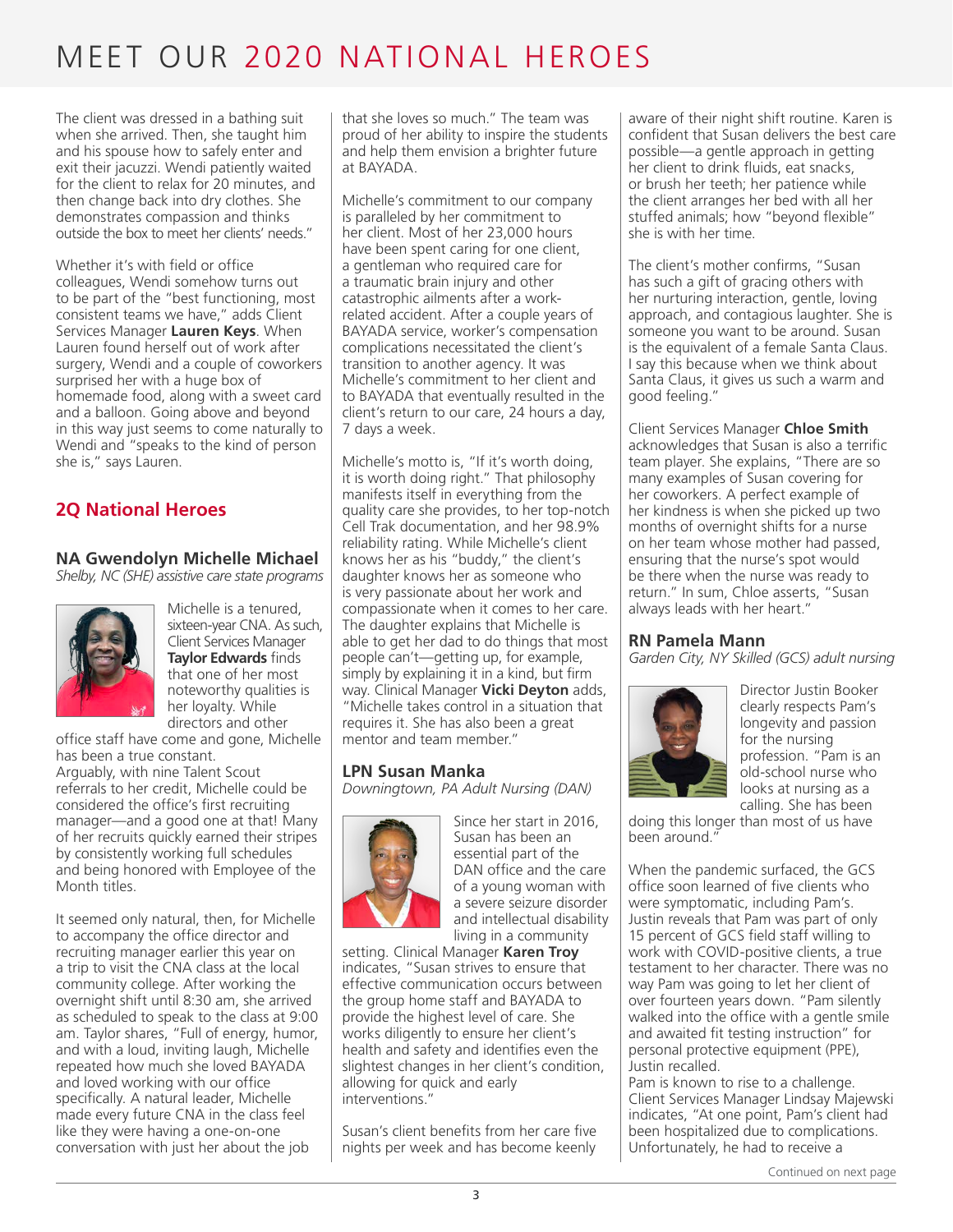feeding tube and a new tracheostomy. Pam didn't think twice about reading our tracheostomy materials for adult clients, testing, and passing her initial competency so she could assure that her client could come home safely." Despite her lack of experience in this area, Pam committed herself to becoming an expert, and earned special approval as a new learner to train other nurses. Soon, she became her client's lead nurse.

As circumstances would have it, Pam was faced with another emergent situation when she was on her way to the office for a subsequent annual tracheostomy competency. Her husband, who was bleeding badly after a fall, was transported to the hospital. Pam insisted on following through with her testing, rather than having it rescheduled and delayed, before she caught up with her husband. Lindsay comments, "Her commitment to excellence again rang true, and she showed that her client's well-being was a priority for her."

When the client's health recently began to decline, his family opted to keep him at home to be comfortable and feel loved. "Without fail," recalls Lindsay, "Pam stayed with him until the moment he passed away. She was able to make sure that he was safe, secure, and supported." Justin adds, "Pam is one of the many unsung heroes who silently step forward every day when called upon. She moves in silence, but shines in crisis."

#### **RN Lenora McIntyre**

*Gastonia, NC (GAS) adult nursing*



Lenora was said to be "the missing piece to the BAYADA puzzle" when she joined her GAS team in March 2019. Client Services Manager **Kenya Tuft** recalls, "She fit in so perfectly."

Soon after her start, Lenora joined the team who cares for one of the office's most challenging clients, and they have been inseparable ever since. The client just had major surgery and came home to the shock of needing in-home nursing care every single day. He recalls, "It made me realize that my life was altered in ways I could barely comprehend, filled with new difficulties that would take more courage and strength than I possessed. My nursing team has become the bedrock of my existence, supporting me along

this difficult journey, keeping me moving forward. Lenora is the cornerstone of that foundation."

As a true client advocate, Lenora ensures supplies are ordered on time, and that proper care is provided, whether or not she is present. Perhaps her most significant impact has been her ability to elevate her client's spirits. He admits, "Sometimes, we have such raucous laughter between us that I have to wipe away tears; sometimes, she holds my hand while I wipe away tears of bitterness over my plight. Despite being so down on myself and feeling so utterly helpless, Lenora never once passed judgement. She has been a bulwark of stability and support through the most difficult time of my life. Unreservedly, Lenora is one of the most important people in my life right now. She is an amazing nurse, a wonderful human being, and dare I say, a friend."

Lenora brings the right insight to any difficult situation and makes it better. When healthier foods needed to be introduced to her client's diet, she found a smoothie recipe that made kale and other healthy add-ins more palatable. When the client had a fall at his doctor's office, Lenora offered the right combination of comfort and attention to his physical needs to protect his self-esteem.

#### Clinical Manager **Kimberly Giordano-Gabaree** says, "Lenora's gentle nature brings calm to situations that others have found difficult to navigate. In a time of stress, you will find her giving a foot or back rub for as long as it takes to smooth out the wrinkles of the day. Lenora knows whether the answer needs comforting words or no words at all. When no words will help, she will be right there with a gentle hug." Kenya concludes, "Nursing is truly Lenora's calling, and she does it with so much dignity."

#### **PT William Hemmerich**

*Wilmington, DE Senior Living (WIF) home health*



William is a seven-year veteran who has established one of the most socioeconomically diverse service areas in his office. It stretches from the most challenged areas of Delaware to the

most privileged. Director **Patrick Gray** notes, "Bill continues to assess, treat, and case manage a unique population, but one would never know this, as he has treated every client identically."

Perhaps most notable to Patrick, however, has been Bill's ability to capitalize on all of the new opportunities the pandemic offers. Rather than react with panic and anxiety, he has really stepped up and set a precedent for others. Despite believing that technology is his weakness, for example, Bill stepped out of his comfort zone and began training to conduct telehealth visits. He also stepped up to treat a client who was released from a COVID-related hospital stay.

Bill's results-oriented approach and his creativity in adapting to his clients' needs ensures each one is at their best physical condition before discharge. His calm, even-keeled demeanor, however, is what helps guarantee successful outcomes with the most anxious clients. One former client actually insisted on Bill's care after a hospitalization. "I would only work with Bill, who made me feel comfortable and treated me with respect," she said. This woman recalled that Bill even visited on his day off to ensure that her care began in a timely manner—something that was not an isolated incident. Coworker and RN **Loretta Civarelli** attests, "Through the years, all of Bill's clients request him back and love him. Many of them have said, 'That guy knows what he's doing,' and I agree."

Another of Bill's colleagues, Sycamore, PA Senior Living (SCL) Associate Director **Regina Teasdale**, is impressed with his adaptability. "He knows how to approach each family, client, and community with respect, dignity and creativity."

In all, the WIF team believes Bill devotes himself 100 percent to his clientele, and demonstrates himself again and again as a home health care Hero.

## **3Q National Heroes**

#### **HHA Janeé Bush**

*PCA, PA (PCA) assistive care state programs*



Home Health Aide **Janeé Bush** has been a staple at her PCA, PA (PCA) assistive care state programs office since 2008, and in her client's life since 2010. Janeé provided just the right

fit for the elderly gentleman's needs after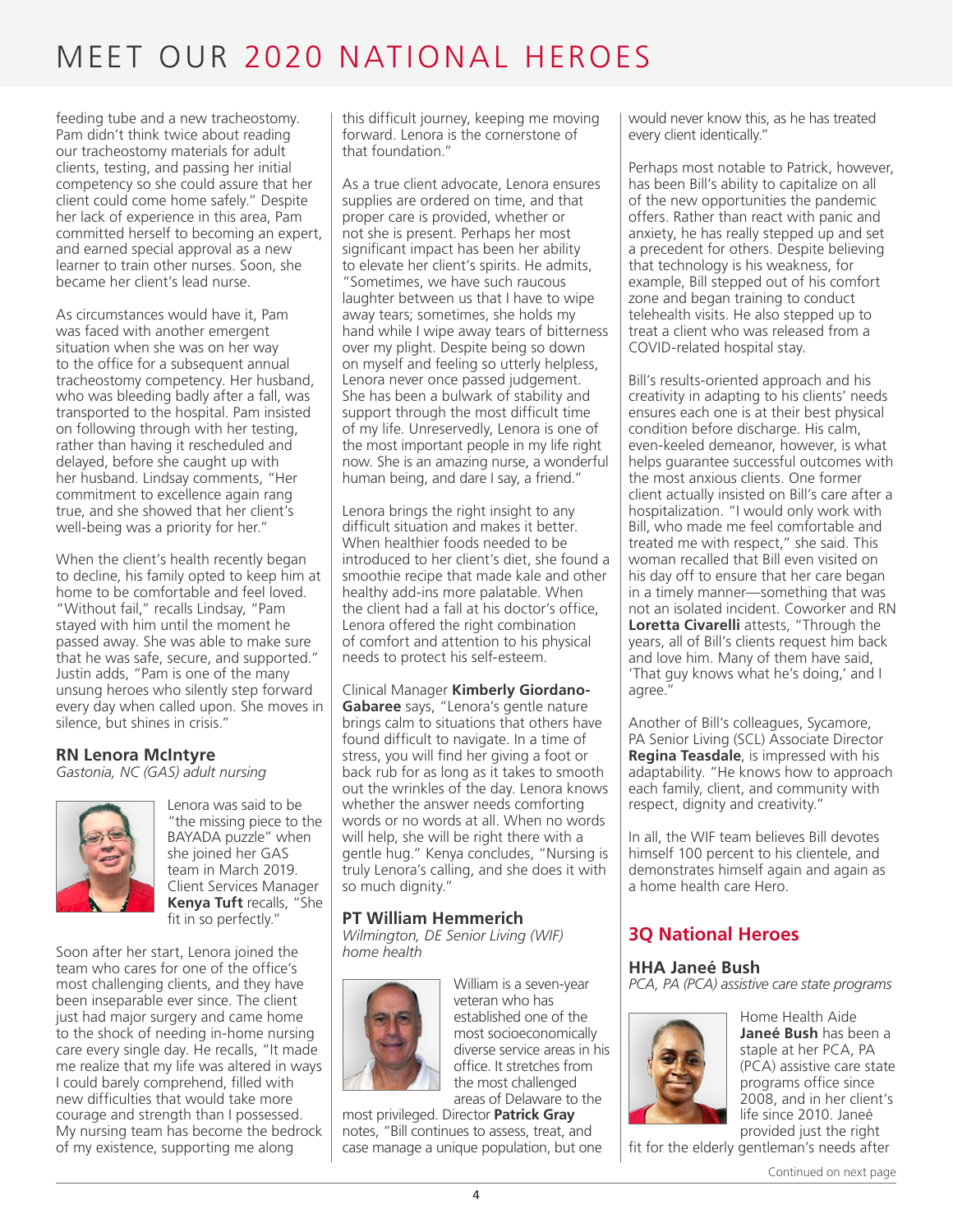several aides before her fell short. Despite having arthritis, Janeé's client was not only ambulatory, he had the personality to dance around his home and sing. He even prepared his own meals. It wasn't long before Janeé learned that her client was somewhat of a talented, local celebrity who performed in lounges throughout the city of Philadelphia and a beloved member of his community. As her client's arthritis worsened, Janeé was determined to manage symptoms and keep him active so that he would not lose his passion for singing and dancing. Sadly, in 2014, the client had a stroke which left him less verbal and in need of a wheelchair, requiring increased assistance with activities of daily living. Janeé embraced the challenges of providing more complex, hands-on care, and accommodated more frequent visits. Janeé now anticipates her client's every need; their partnership is a well-oiled machine. Client Services Manager **Kelly Ruffini** attests that when Janeé arrives for her shift, "comfort, relief, and gratitude wash over her client, because he knows she is there to care for him." Janeé has become like family to her client, taking pride in his history on the music scene and fondly pointing out the pictures of him performing when visitors come to his home. Janeé felt that any existing family should be aware of her client's setback. When she learned that he had a daughter who he had not seen in fifty years, Janeé began an internet search which resulted in a few dead ends, but eventually culminated in the family's reconnection. As it turned out, the daughter had also been searching for her father. Soon, Janeé's client welcomed his daughter back into his life and met his grandchildren for the first time. Kelly adds, "Janeé was even there when her client discovered his daughter was gifted with a beautiful singing voice, just like his. She continues to go above and beyond for her client and treats him like a father. Janeé has selflessly not missed a day of work since the COVID pandemic began because she knows how much her client needs her and relies on her assistance."

#### **LPN Sherri Gates**

*Charlotte, NC Pediatrics South (CPS)*



**Sherri Gates**, Licensed Practical Nurse from the Charlotte, NC Pediatrics South (CPS) office, has been a BAYADA Nurse for over 21 years, consistently caring for three different clients

from two different offices for most of them. Clinical Manager **Ingrid Steffens** believes that Sherri's experience has contributed to her "impeccable nursing skill set". Having served both pediatric and adult populations, including those who require tracheostomy and ventilator care, Sherri has earned trust in her clinical judgment. Ingrid asserts that Sherri is the "ace of nursing skills" who demonstrates them with ease and confidence. Integral to her success, however, is the fact that she is kind and people just generally love to be in her presence. One client's mother indicates that the word "family" articulates the fondness that is felt for Sherri. "Sherri is an important part of the family," she says. "I feel so incredibly blessed to have her as my daughter's nurse, but more blessed to have her as a friend and confidant." Sherri becomes part of her clients' families with the rapport she builds and extends to families by fostering relationships with the office team. Sherri brought a client to an office Halloween party, and Client Services Manager **Courtney McLeod** noted that of their manner of interaction made it evident that the pair was close. Courtney said, "She was not just his nurse, but his friend." Ingrid adds, "To be a nurse for this client, you need to be a bit carefree and a lot of fun, and that is exactly what Sherri is. Her smile and energy are contagious, which is a dynamic trait." Ingrid sums, "Sherri does it all! She is also a wonderful preceptor who we can trust to train new nurses and offer honest feedback. She is a woman of integrity, hard work, and reliability—and she is really fun!"

#### **RN Rey Delos Reyes**

*Philadelphia, PA Home Health (PV)*



**Rey Delos Reyes**, RN from the Philadelphia, PA Home Health (PV) office began a literal and figurative journey to BAYADA in 2013 when he was recruited by former Iris Division

Director Marion Fiero during a visit to the Philippines. Ever since, Rey has had a dedication to BAYADA and his clients that knows no bounds. Upon his arrival to the United States, Rey traveled by bicycle to his cases. When it was stolen, the office team purchased a scooter for him, which carried him through until winter set in. By then, he was able to purchase a car to ensure his clients still received care. Rey has not looked back since. He approaches

his work with empathy and humility which is endearing to his clients. PV Director **William Sepich** is also quick to acknowledge Rey's clinical expertise. "He takes on the care of our most challenging clinical cases. His skill with wound care, client education, drains, IVs, trachs, and care planning put him at the top of his field." Rey advocates for clients' needs with excellent documentation and follow-up to maintain communications among all team members. Clinical Manager **Lisa Cliggett** adds, "He never complains, his clients know he'll show up for them, and he takes extra steps to help everyone." Rey's resilience, along with his calm and collected response to adversity, speaks to his strength of character. Even after a terrifying home invasion this year, and after his car was damaged in an accident, Rey managed to maintain his commitment to BAYADA's core value of reliability and get to work. After years without a vacation, Rey finally scheduled a week off. His absence resulted in growing admiration of his work. A colleague who filled in shared, "I don't know how Rey does it! That was the hardest wound care case I've ever seen, and I need some tips from him. He's excellent and does such a great job with managing the wound and emotions of this family. Rey is phenomenal". The entire PV team loves Rey and finds him a joy to work with.

#### **OT Kellie Tysor**

*Baltimore, MD Southwest Senior Living (BSF) home health*



Baltimore Southwest Senior Living (BSF) home health Occupational Therapist **Kellie Tysor** is an OT by title, but she is so much more to the clients in the facilities she serves and her

BAYADA team. Having to navigate through the ever-changing requirements and restrictions during the COVID pandemic, BSF Director **Missy Epps** has been grateful for Kellie's eyes and ears. Missy said, "She kept me updated on the goings on, allowing me to continue managing my communities successfully, and keep our client census from dropping." Kellie embraced an all hands on deck mentality, attending any event that was requested, filling any void in training of new staff—even outside of business hours—and meeting just about any other need that became evident. Missy adds, "Kellie thought outside of the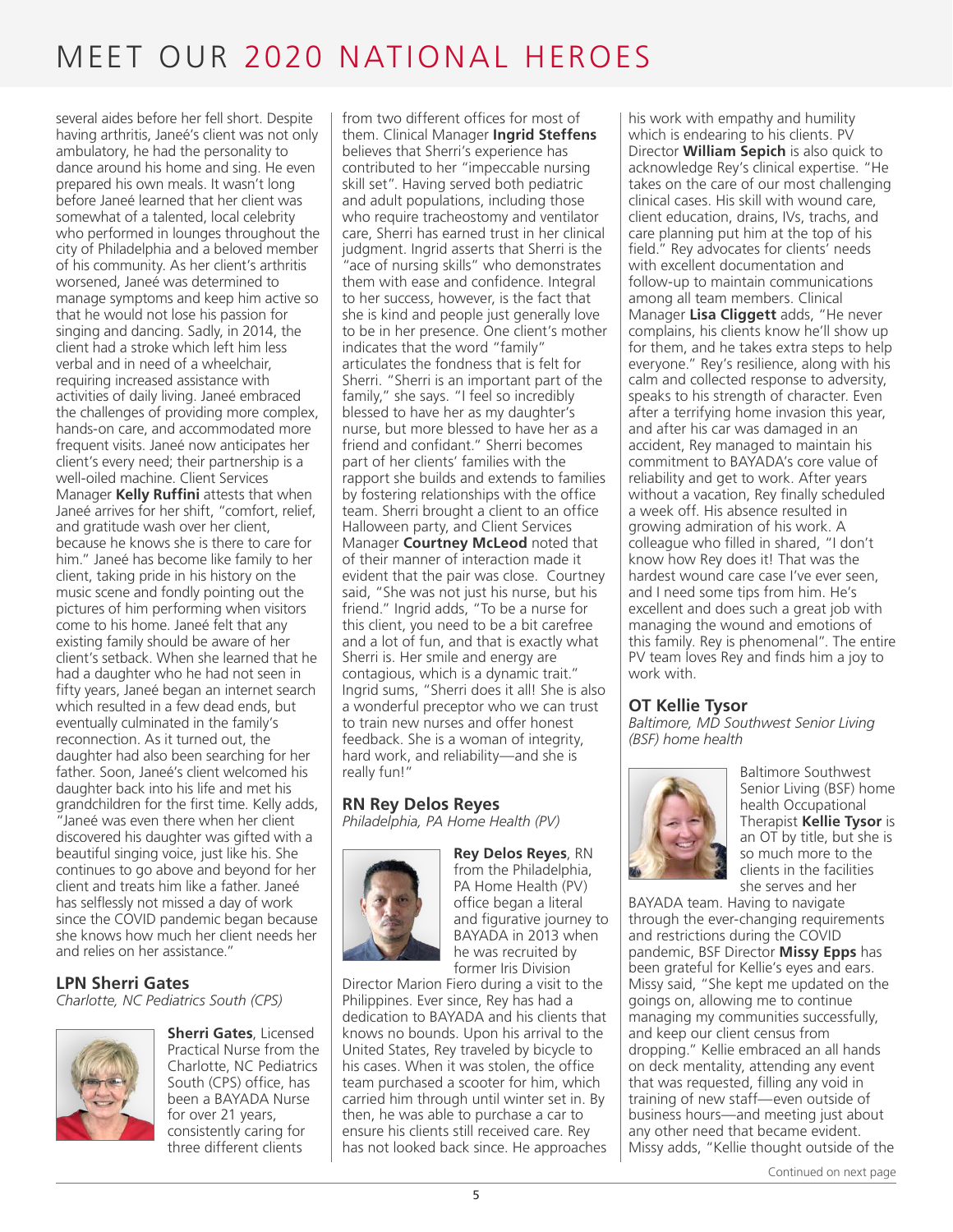box to ensure her clients received the care they need and deserve." Clients connected with family members who were no longer allowed to visit through FaceTime calls Kellie coordinated. When she realized the residents' hair had not been done because the beauty salon in the facility had been closed, Kellie tracked down the keys, opened it up, and washed her client's hair. A line soon formed once everyone realized hair was being washed. "So, of course," Missy shares, "Kellie washed a lot of hair that day. What a great kindness to take the time to make these folks feel human again." Kellie is also a resource to the communities she serves for recommending and obtaining needed equipment. Colleague and Speech Therapist **Erin Ward** says Kellie's "skill, knowledge, and positive attitude" are contagious, and they "reflect in her fantastic work." Whether it's Kellie's kind, uplifting, and reassuring demeanor, the humor she uses to brighten any situation, or the fact that she is known to clean and decorate clients' wheelchairs, Kellie's energy and compassion shines through. Missy concludes, "Kellie is by far the most reliable person on my team and is my go-to girl for pretty much anything. She's a Hero every day to her clients."

### **4Q National Heroes**

#### **Denita Perry, CNA**

*Greenville, NC Adults (GRA) adult nursing*



Denita joined the GRA office in 2015. From day one, her effervescence and apparent skills set the stage for her remarkable future with BAYADA.

Denita's impact began early, as she cared for an elderly woman whose health was declining and ultimately required 24/7 care. Denita worked with the entire team of aides to support not only the client through her increasing physical needs, but also her son through his own mental health needs as the stress of his situation mounted. When financial limitations eventually necessitated the client's transition to a nursing home, Denita helped arrange a surprise send-off dinner, where she and the team presented the client with a gift of new pajamas and other items she could take along with her to her new home.

Client Services Manager **Kerri Albertine** says that a key to Denitra's success is her positivity, which brightens everyone's day. She goes above and beyond with little things, like picking up a meal for clients before she arrives, or attending a funeral to show her support to a grieving family. Kerri says, "Denita takes extra time to get to know her clients and becomes part of their family. She allows her clients to be as independent as possible, while making sure they are still safe. If her clients say they can't do something, Denita cheers them on to not give up. She constantly works on building their confidence and tells them that she believes in them and that they can do it."

Clients concur and have commented that Denita is a joy to have around. Denita cares for a couple, who happen to be retired nurses, who attest, "If we could have had several assistants of Denita's quality, work would have been a whole lot easier. She is attentive and frequently anticipates needs." Not to be overlooked are Denita's culinary skills, as her meals are said to be "terrific!"

Denita's narrative does not begin and end within the confines of her workday. On top of the demands of the pandemic and the cultural events of 2020, Denita was challenged to support her father through his declining health and her daughter through a pregnancy and a return back home. Denitra made the difficult decision to leave a second full-time job but remained committed to BAYADA. A role model of resilience, Denita has stayed on course to graduate with an associate's degree in May, and plans to continue on for a bachelor's degree in health care and business administration.

#### **Shari Pearson, HHA**

*Lehigh Valley, PA Adult (LVA) assistive care state programs*



Director **Megan Saraceno** shares that the color purple is a symbol of royalty, compassion, inspiration, imagination, and calmness. For manifesting all of these

qualities, and now, for the new vibrant hue of her hair, the LVA team associates Shari with the color purple. Having known her since she joined BAYADA in 2016, Megan says, "Shari is such a kindhearted, loving individual. She loves what she does, and it shows."

Megan adds, "Shari consistently goes above and beyond, just to have her clients smile a little more often, learn a little more about life, or just simply have fun!" For example, when one long-time client had a dream of taking an independent vacation, Shari focused on the lifeenriching opportunity for her client rather than the challenge. After a brainstorming session, Shari and the client decided to go camping, and Shari's determination turned her client's dream into reality. The client's experience included cooking over campfires, eating s'mores at night, and going on long hikes. The client reveals what may have been the best part of all, "We even got lost on a hike once, but Shari found our way back."

Shari's impact extends far beyond the campground, as her client explains. "My family doesn't have to worry now that I might not be happy because Shari always seems make me so. On my bad days, or if something happens to upset me, she can always calm me down and make me smile. I trust her with my well-being and happiness."

Shari's excellence is apparent in the skills she is called to use with the clients she serves. For example, Shari has been needed to operate a ceiling lift and provide catheter and colostomy care. A client attests, "From the moment Shari enters, her life stops and you are her focus. She is very skilled in all parts of my care. She does not forget anything and does everything with a sense of humor, which makes her care fun! She loves what she does, and it shows!"

When Shari is not spreading joy at work or sharing her purple shampoo with clients, she lovingly cares for two girls whom she fostered then adopted.

### **Jennifer Wall, LPN**

*Hickory, NC Pediatrics (HIP)*



Jennifer has been a staple of the HIP office since 2004 and has established a reputation as someone who treats others with the utmost respect and kindness. Clinical Manager **Jessica** 

**Price** explains, "She has strong bonds and maintains such great relationships with clients and their families. Jen is kind, loving, uplifting, compassionate, and just amazing."